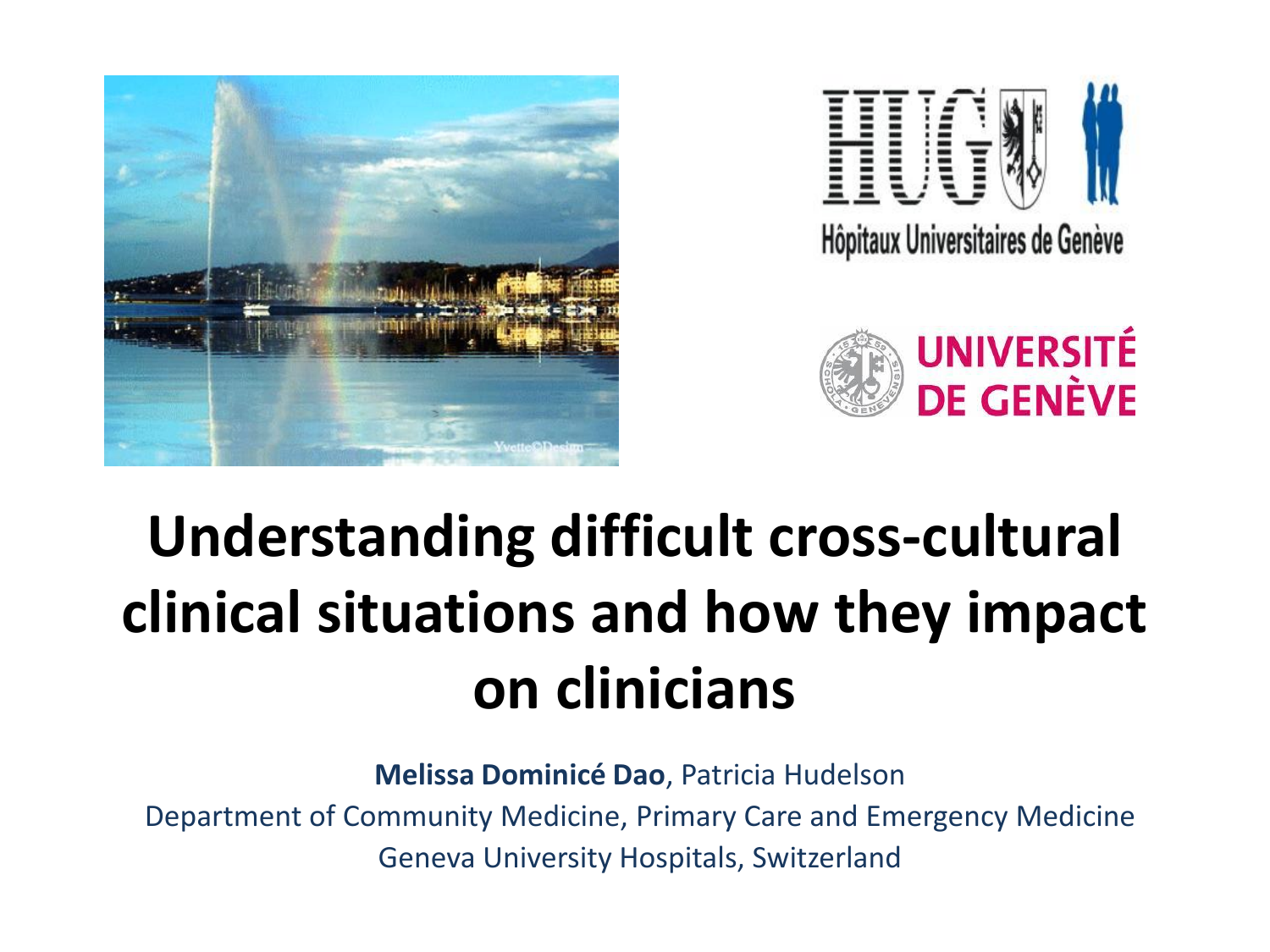#### **Objectives**

• Evaluation of a **transcultural consultation service**, recently implemented in an urban, ethnically diverse, university hospital

• Implications of these results **for future service implementation** and **training of clinicians** working in multicultural environments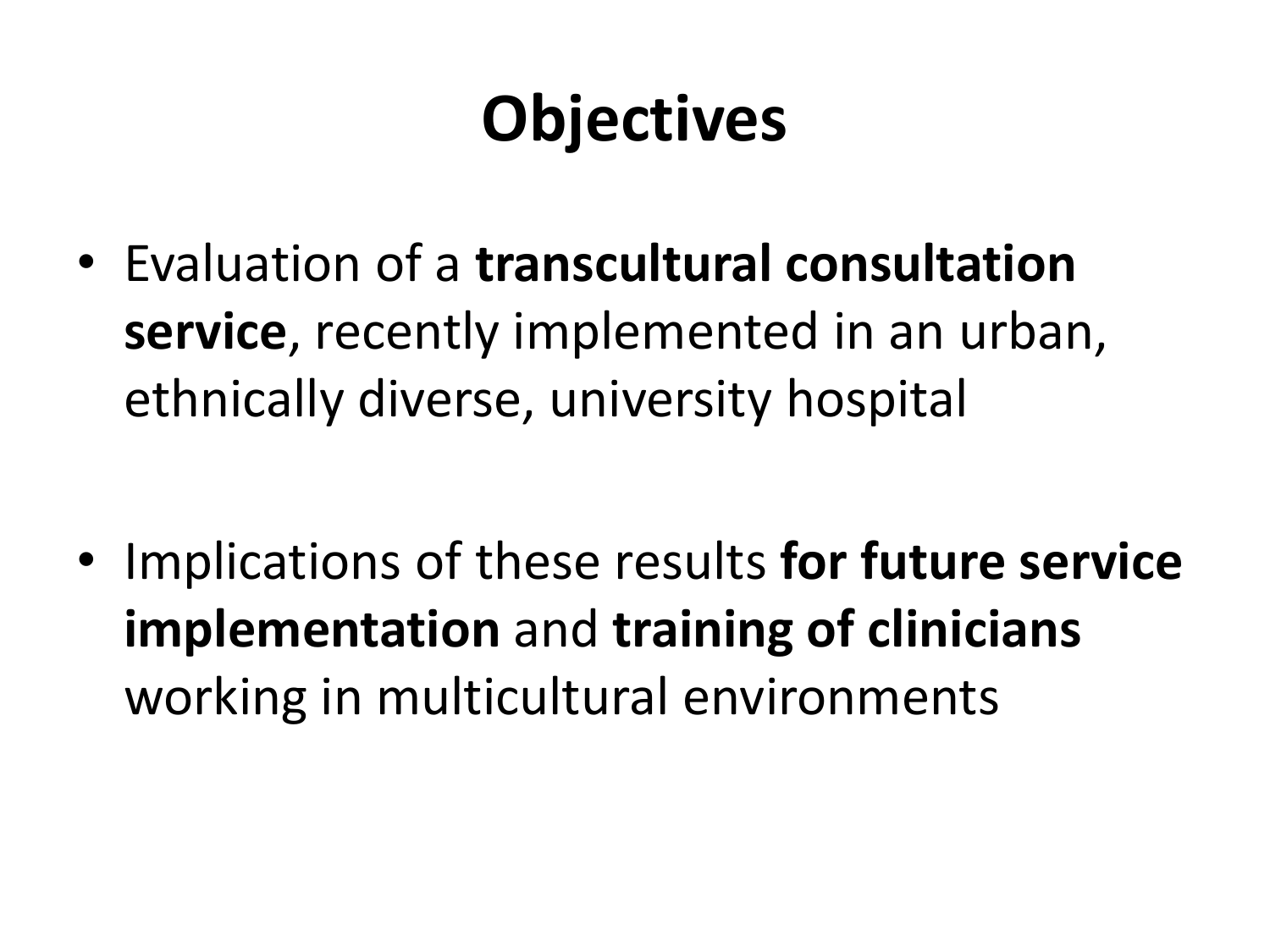#### **Local context**

- Geneva, Switzerland
	- City of 470'000
	- 40% non Swiss nationals (+ 16% binationals)
	- 188 countries
	- **Multicultural**
	- **Multiple migratory contexts**
- Geneva University Hospitals
	- 51% of patients and employees are non Swiss nationals = *double diversity*
	- Patients:
		- 56% fluent in French
		- 31% « some » French
		- 13% no French

Hudelson, Dominicé Dao, Durieux-Paillard. Int J Qual Health Care. 2013

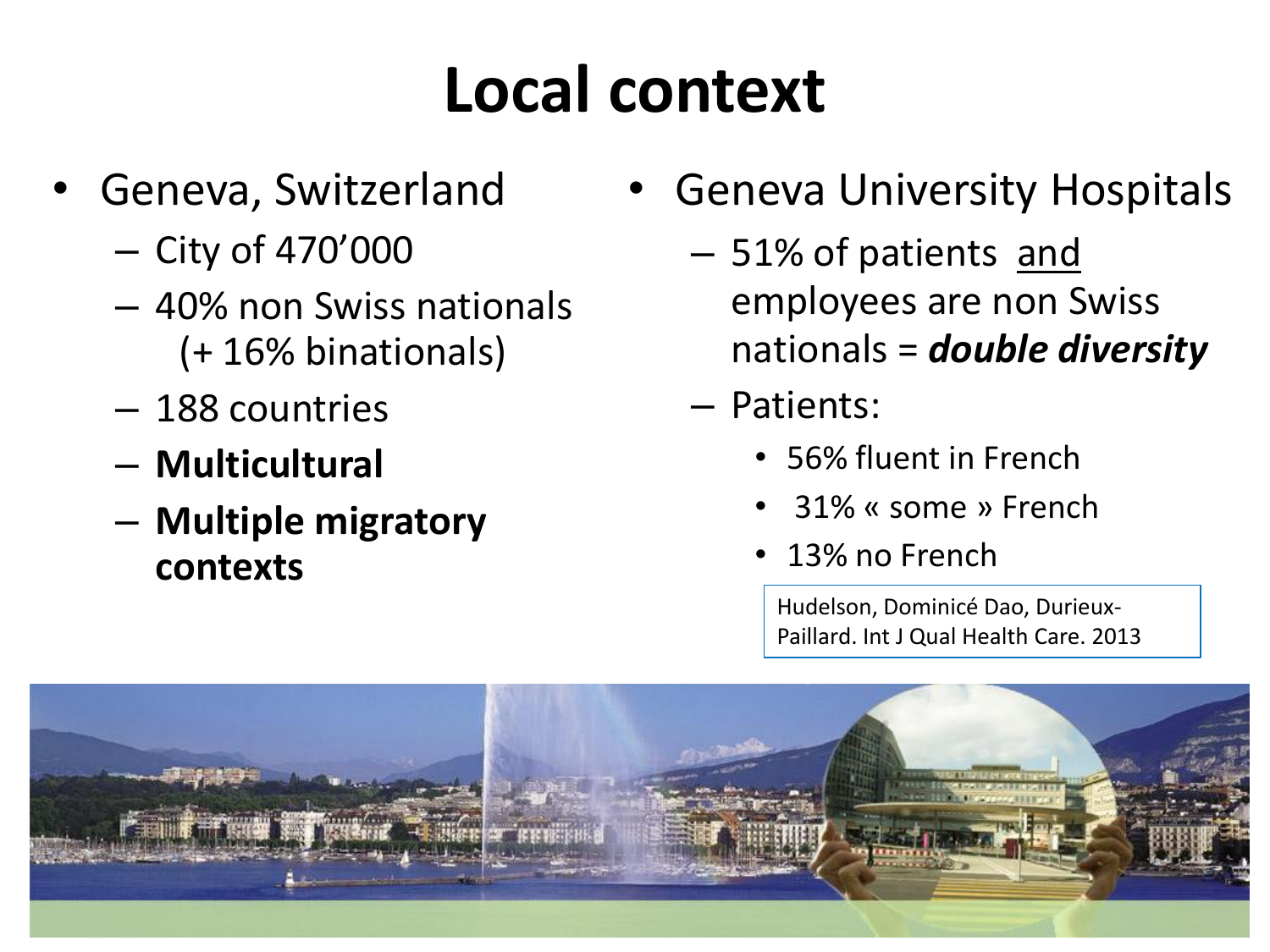#### **HUG ressources for migrant patients**

- General:
	- **Interpreter services** (50+ languages) [http://consult-transculturelle-interpretariat.hug-ge.ch](http://consult-transculturelle-interpretariat.hug-ge.ch/)

– **Chaplaincy** (all religions) [http://aumoneries.hug-ge.ch](http://aumoneries.hug-ge.ch/)

- Consultations for specific patient populations:
	- **Asylum seekers** (insured) <http://migrantcare.hug-ge.ch/>
	- **Illegal immigrants** (mostly uninsured, free or small participation) [http://casmsco.hug-ge.ch](http://casmsco.hug-ge.ch/)
	- **Migrant children & teenagers**
	- **Mental health clinic for refugees and migrants**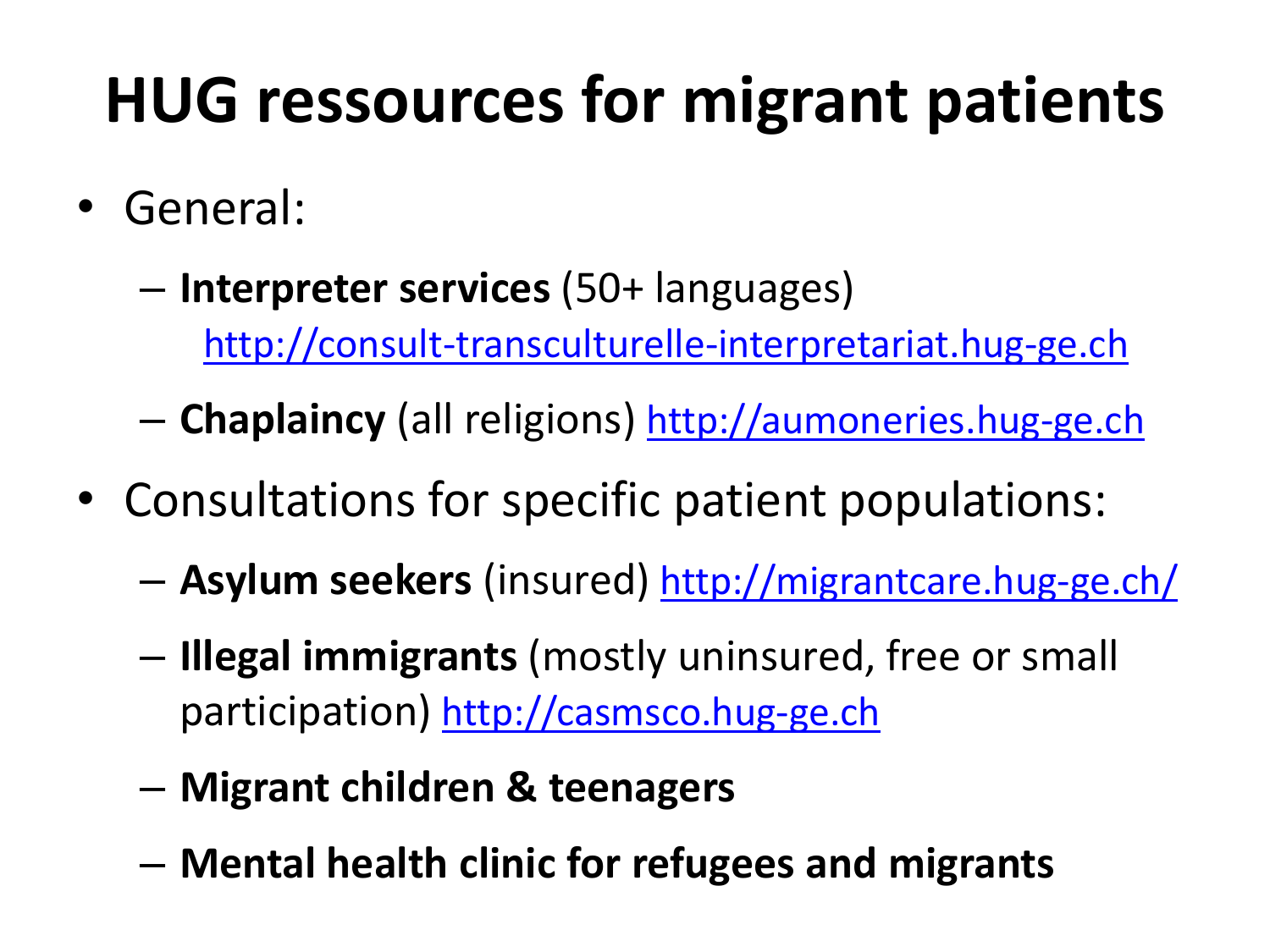#### **2007: Introducing the transcultural consultation at the HUG**

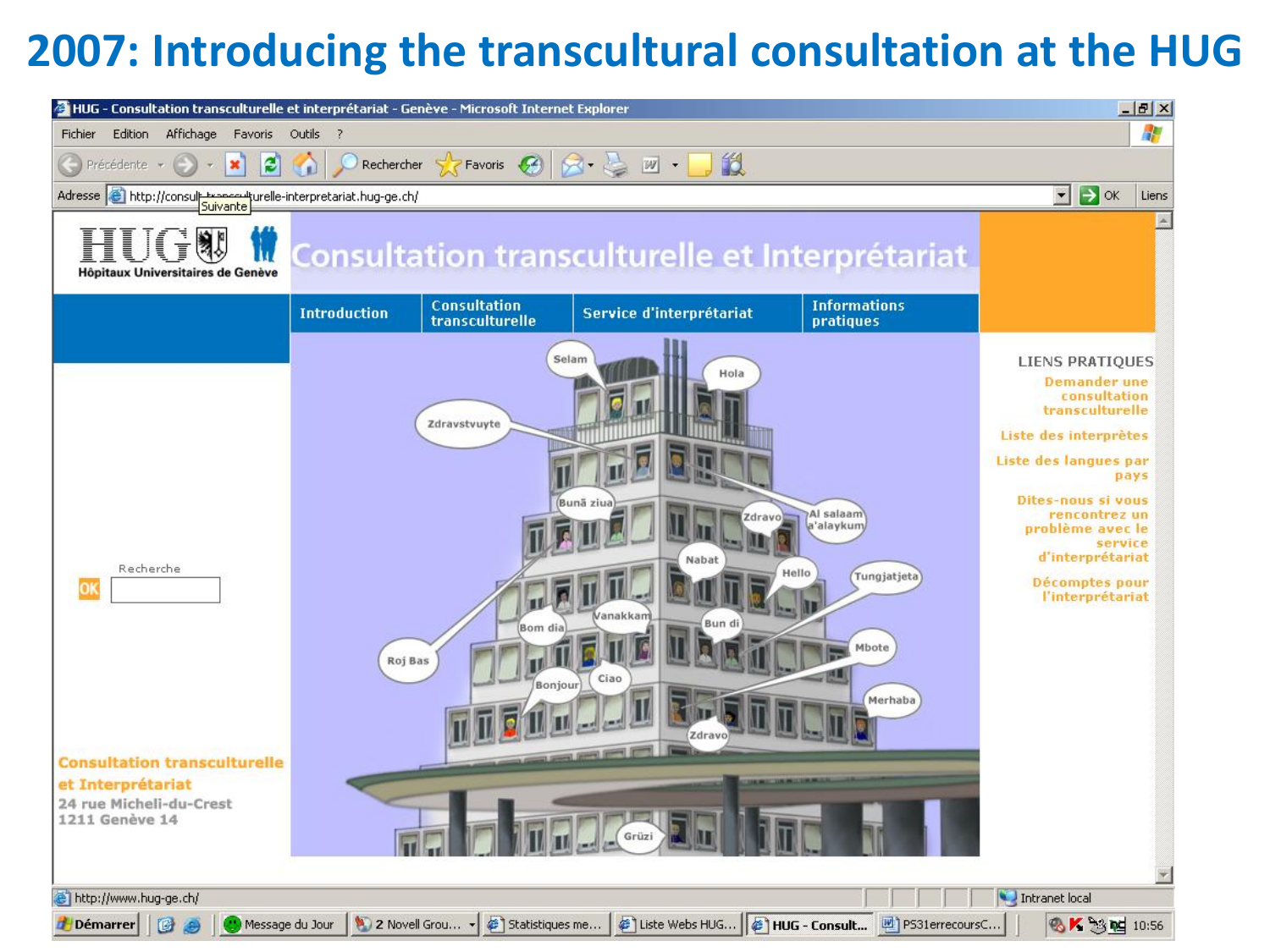#### **Transcultural consultation**

- GP trained in transcultural psychiatry & a medical anthropologist
- **The TC client = the referring clinician**
- Triage of calls (phone advice vs full consultation)
- Evaluation using the **« Cultural Formulation Outline »**
- Case conference with referring clinician ( $\emptyset$  patient)
- Written report issued, included in EHR

Dominicé Dao & Kirmayer. In *Cultural Consultation* (Eds Kirmayer, Guzder, Rousseau), Springer 2014. Kirmayer, Groleau, Guzder, Blake & Jarvis. *Canadian Journal of Psychiatry* 2003. Lewis-Fernandez, Diaz. *Psychiatry Quarterly* 2002. Mezzich et al*. Transcultural Psychiatry* 2009.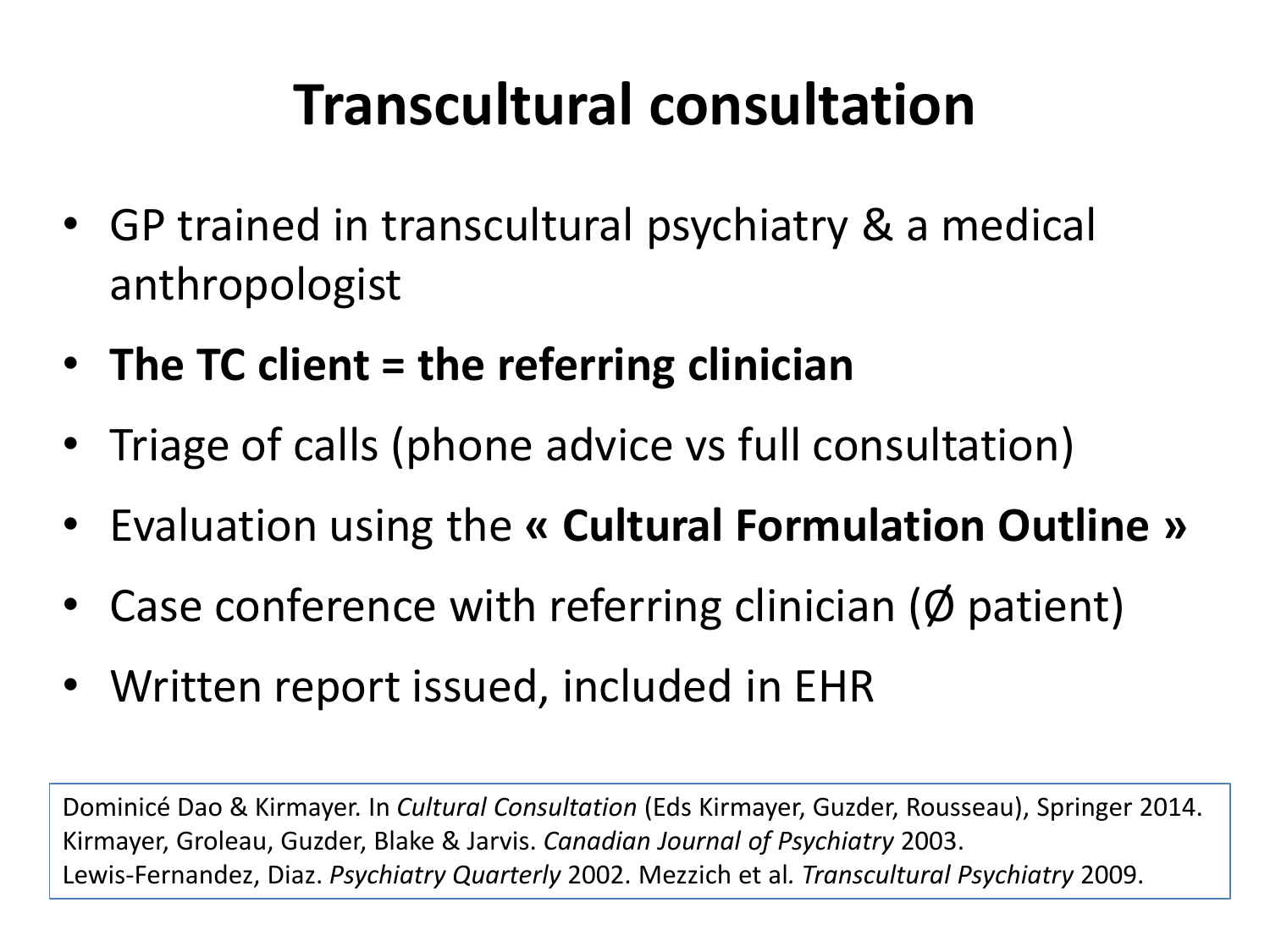## **Objectives of the evaluation**

- Document the types of difficult cross-cultural situations for which consultations were requested
- Examine the transcultural consultation activity in terms of **process** and **content**
- Evaluate the intervention in terms of **satisfaction** and **usefulness** of referring clinicians
- Improve the service to answer clinicians' needs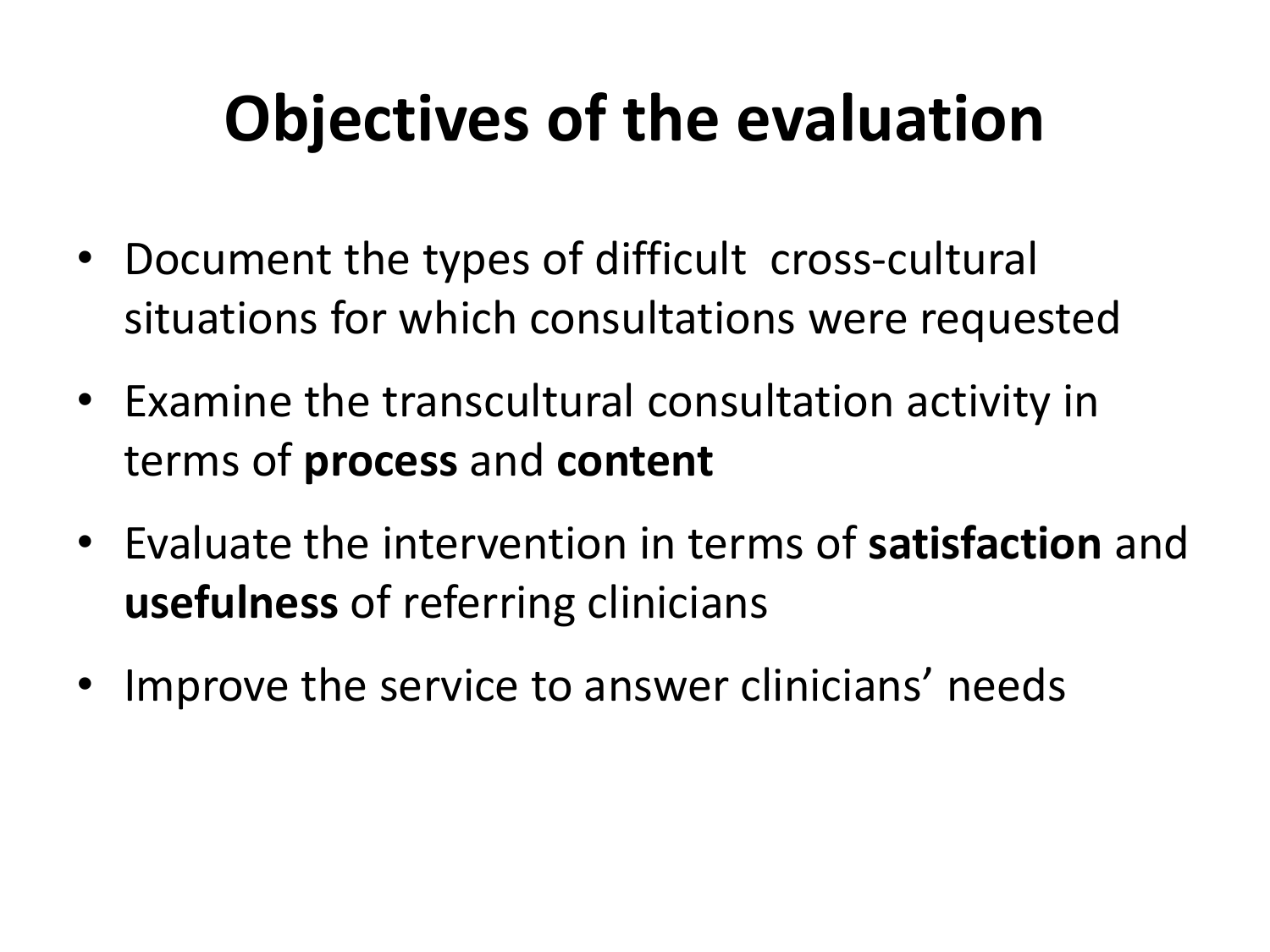## **Methods**

- Intake form recording data about the patient, the requesting physician and the resources needed
- Post hoc 3-way coding of consultation reports: – difficulties expressed by the clinician
	- problems identified by the cultural formulation
	- recommendations made
- Interview of referring clinician by research assistant (quantitative and qualitative)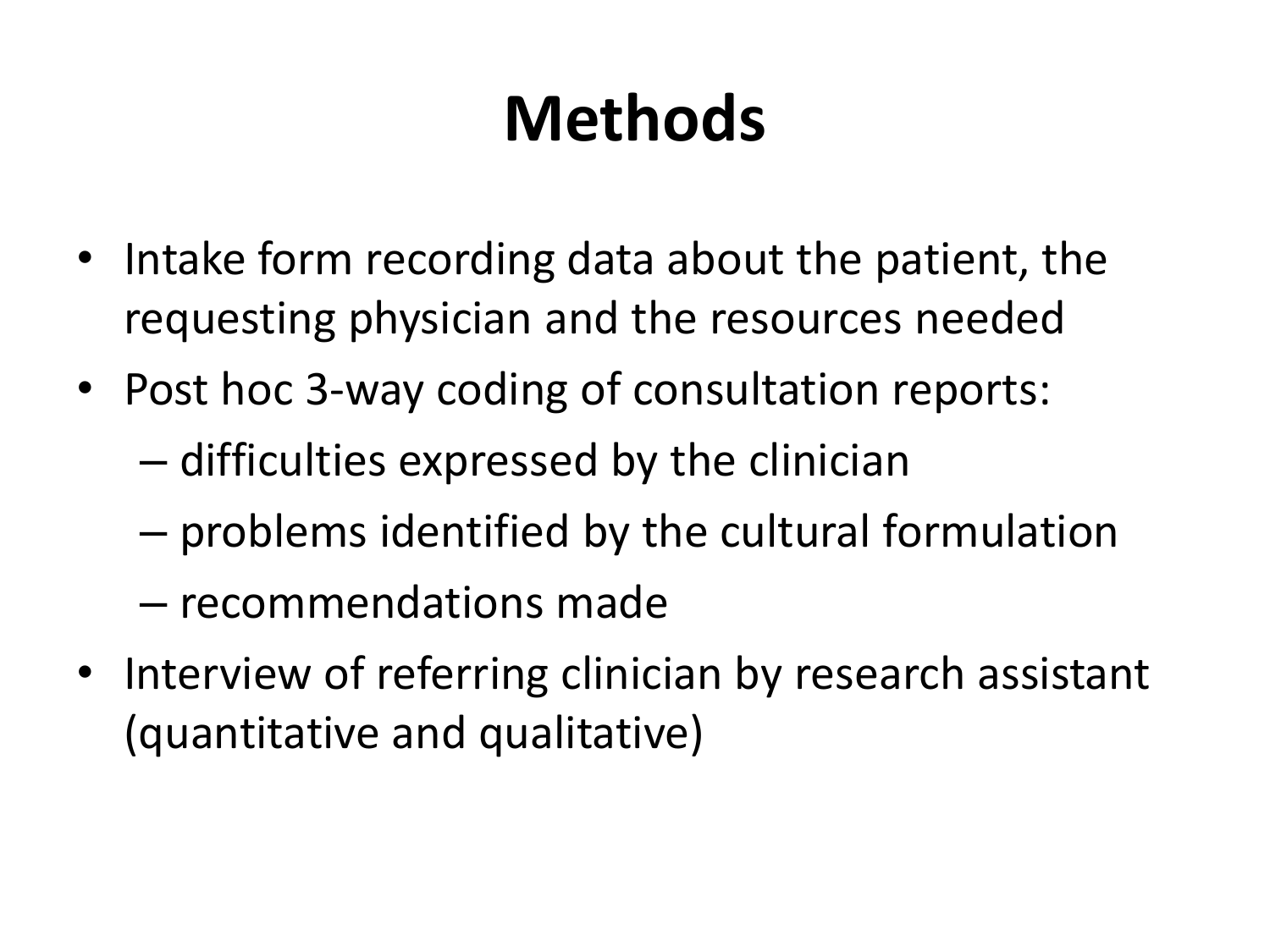#### **Results**

• Sorry! Results not presented on website version. Article is under writing to be published in the near future. Thank you for your understanding.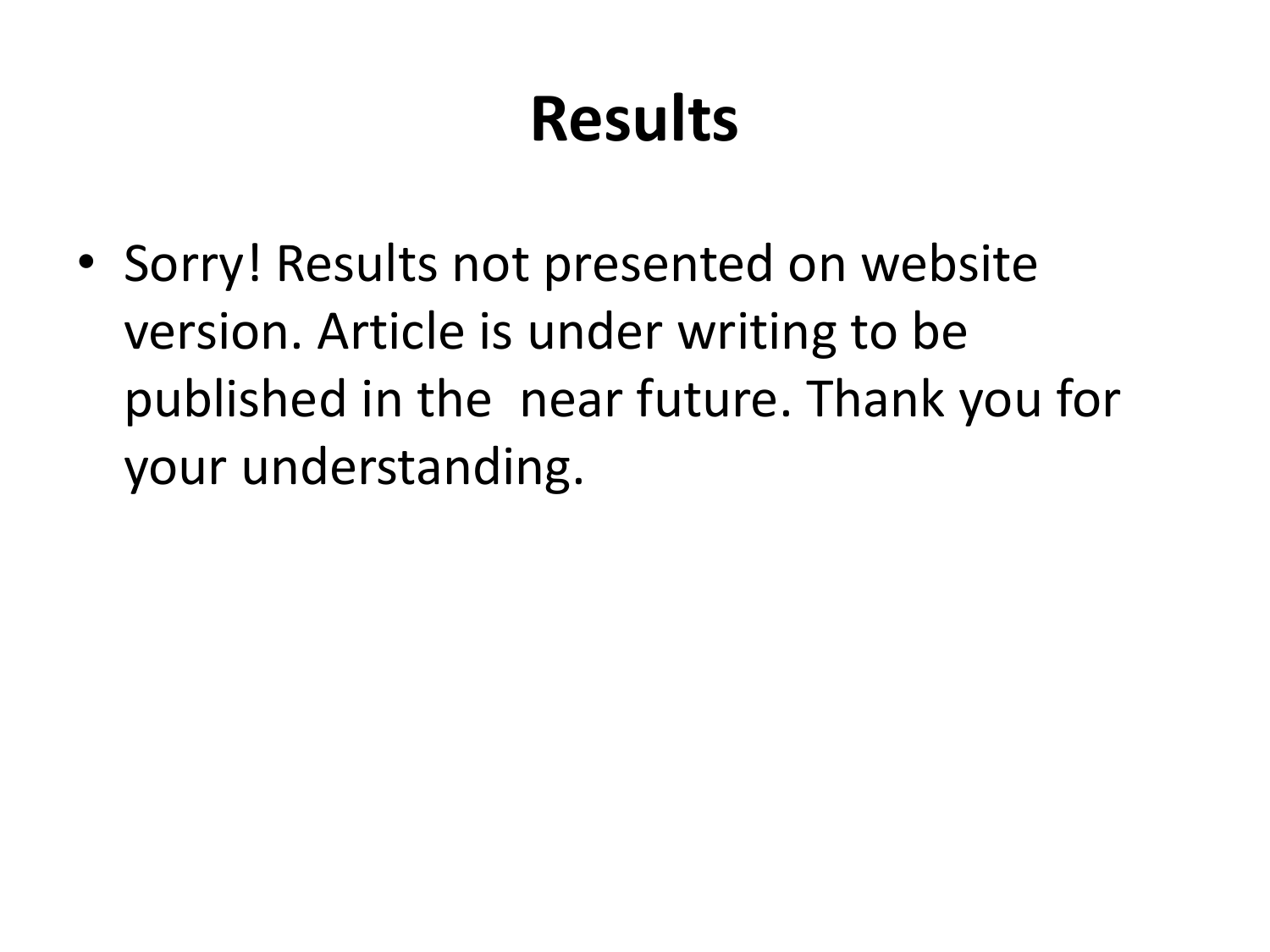#### **Uses and misuses of culture**

- Lack of knowledge (migration issues, local resources, framework to ask a about culture) and skills (working with interpreters, basic communication skills) of referring clinicians
- Uncertainty , « paralyzes » clinician's behaviours and skills
- Very complex clinical situations, no easy fix
- Use of "culture" to **protect** one's professional identity
- "Culture" = convenient blanket term for other difficulties (social, communication, clinical complexity, etc.): **risk of "overculturalizing" the patient**

Grove & Zwi, Social Science and Medicine, 2006. Cohen-Emerique & Hohl, Cahiers Internationaux de Psychologie Sociale, 2004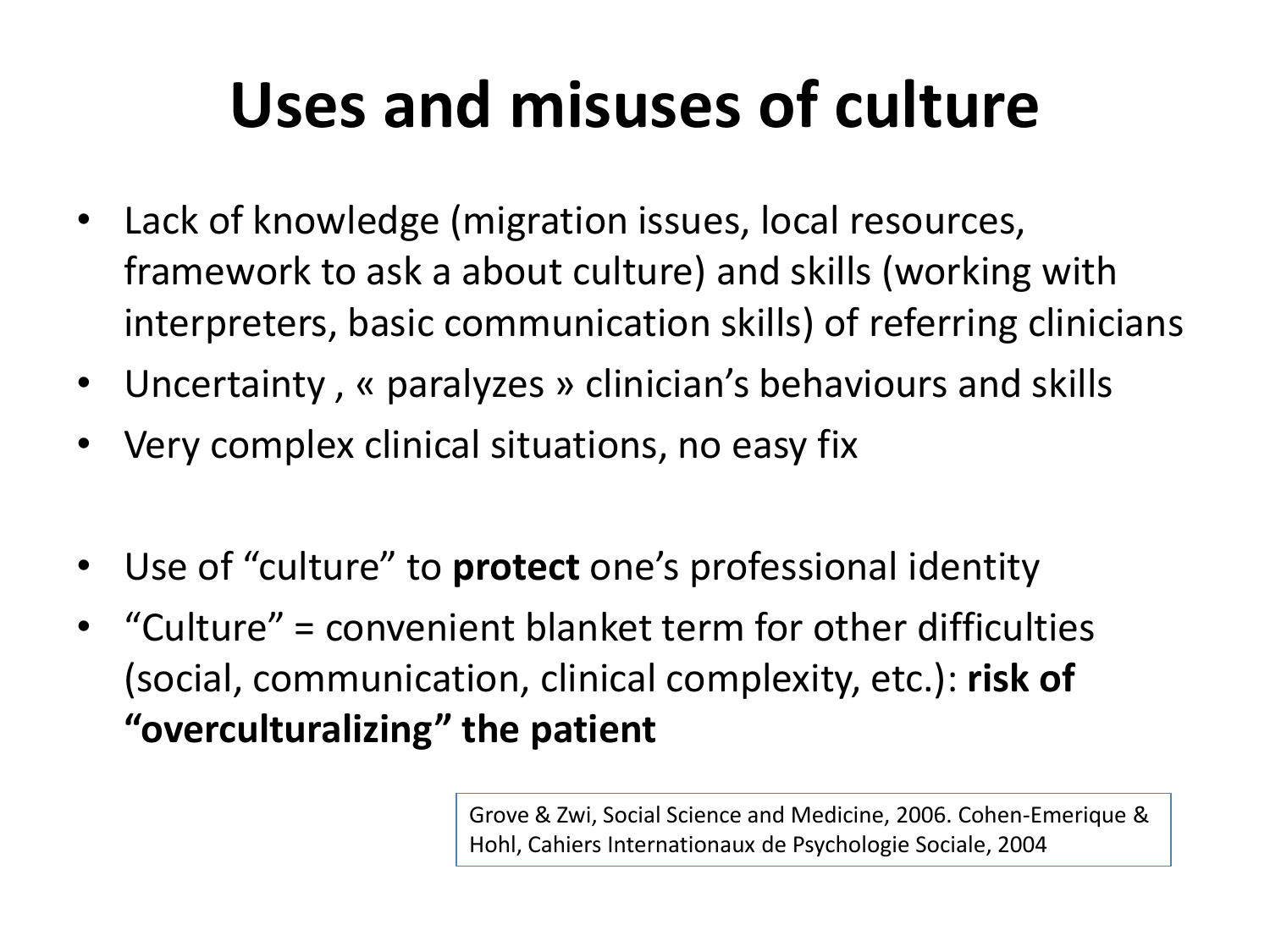## **Practice implications**

- CT level
	- Deconstruct the elements of complexity & redefine role of culture
	- Make the link with existing ressources/local network
	- Offer reassurance/validation to the referring clinician
	- Pedagogical function of the cultural consultation!
- Institutional level: *Health for all network*
	- Better identification of language barrier in EHR
	- Increased availability of information about resources
	- Nurse case manager « migration and precariousness »
	- Increase training opportunities for clinicians (pregrad, postgrad, continuous education)

Hudelson, Dominice Dao, Perneger, Durieux-Paillard. *PLoS One*, 2014.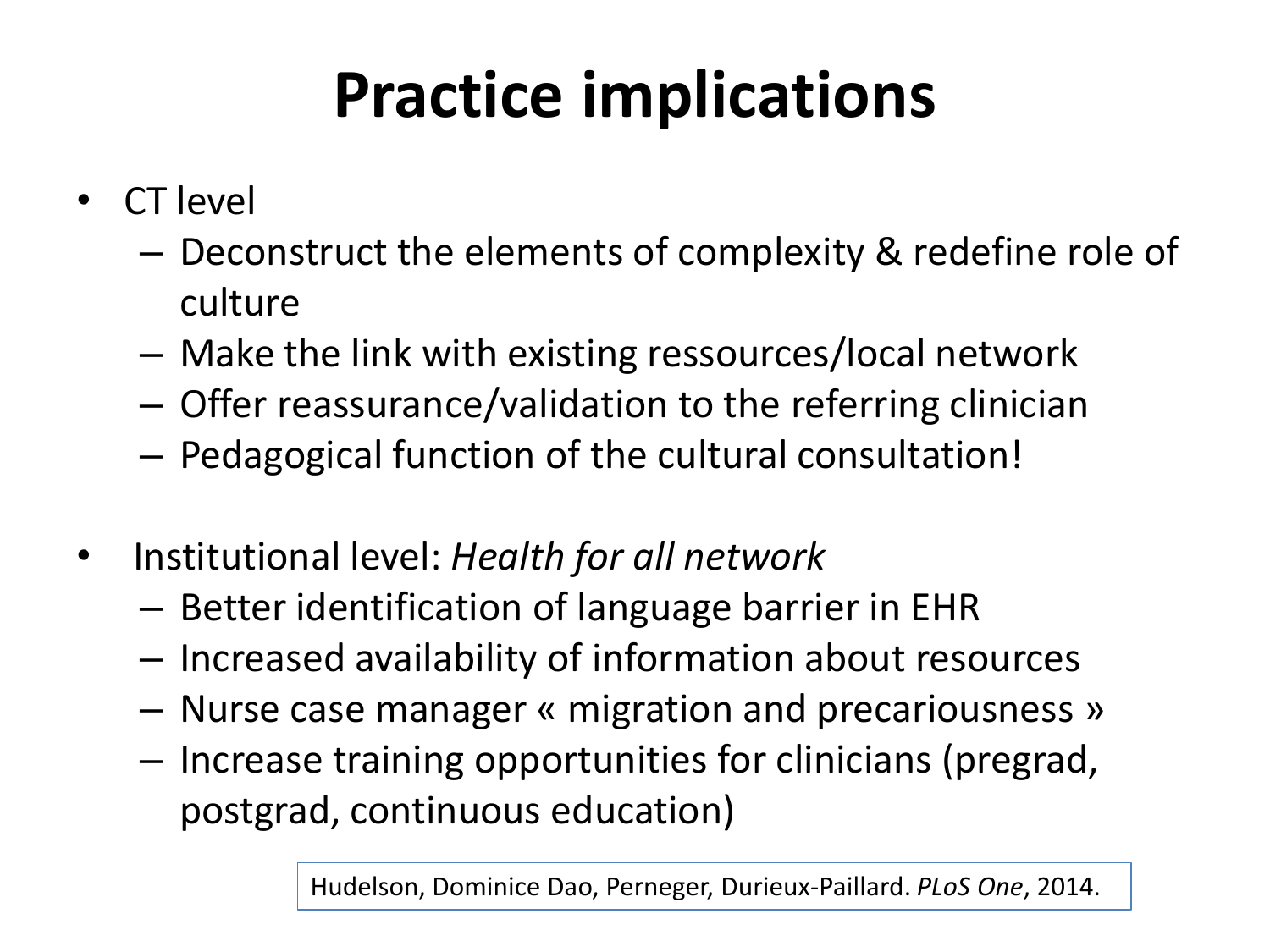# **Conclusion**

- Initiation of a cultural consultation service designed to contribute to improving care for culturally diverse patients also offers :
	- Opportunities to improve referring clinicians' cultural competence
	- A privileged viewpoint to identify institutional gaps in provision of culturally competent healthcare and to propose new strategies